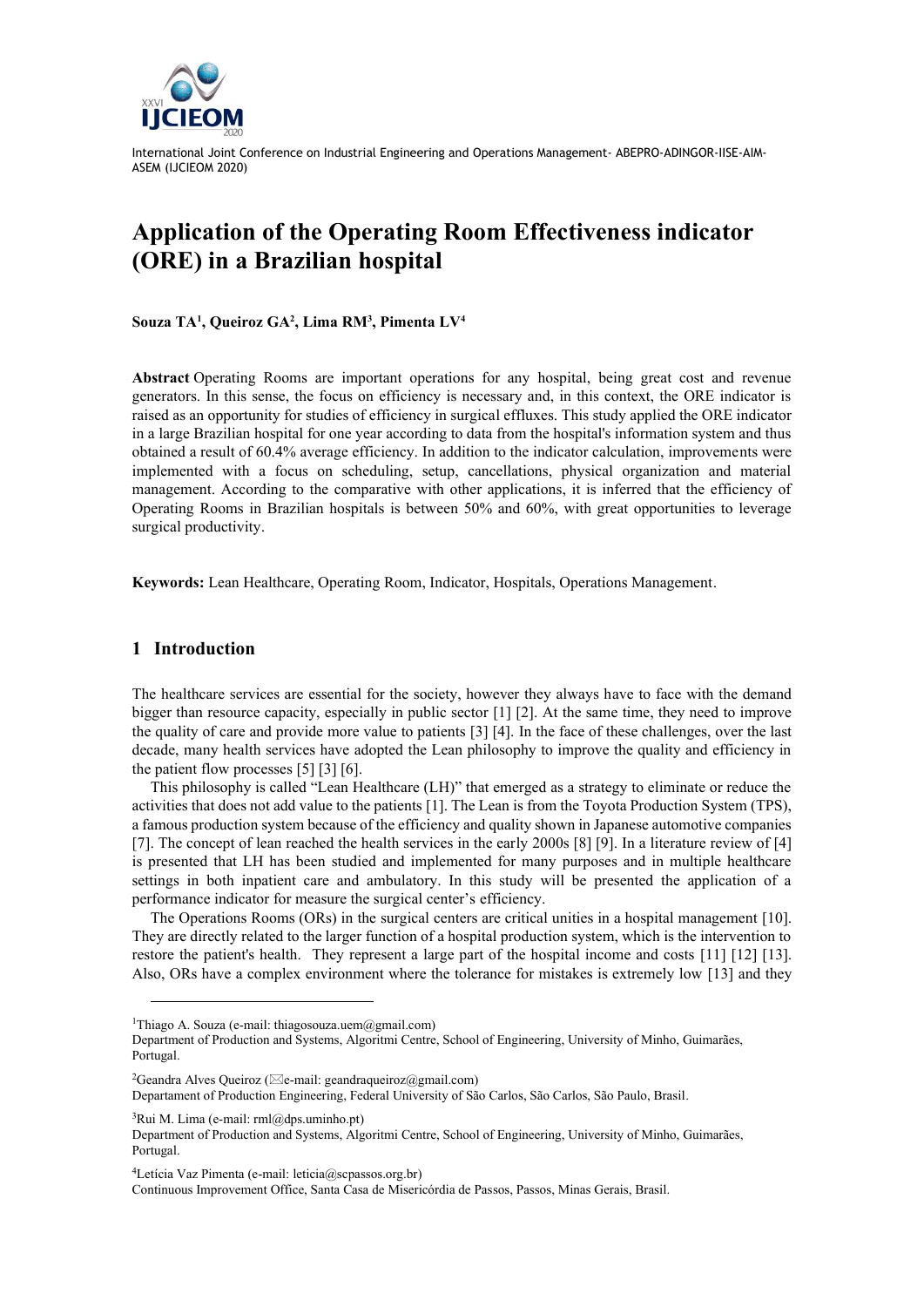

can have a limited capacity to the number of available ORs, materials, human resources and equipment [11]. In this context, it is essential to develop works that shows how to improve and analyze the OR's efficiency.

Thus, the purpose of this paper is to analyze the efficiency of Operations Rooms of a Brazilian hospital by means of the indicator "Operating Room Effectiveness (ORE)". This indicator was proposed by Souza et al. [10] for hospital Operating Rooms (ORs), adapted from the OEE (Overall Equipment Efficiency), to measure performance and identify losses based on lean healthcare principles.

The paper is organized as follows. First, we present a brief theoretical background, describing about Lean Healthcare and Operating Room Effectiveness (ORE). Subsequently, we discussed our findings. In the last section, we highlight the main implications and we propose future research.

## **2 Theoretical Background**

### *2.1 Lean Healthcare*

Lean has been applied to various industries and is conceptually described as "an integrated socio-technical system whose main objective is to eliminate waste by concurrently reducing or minimizing supplier, customer, and internal variability" [14].

This methodology is not simply a manufacturing technique to reduce waste and costs, but a philosophy that is applied in any type of organization and depends on several factors to achieve satisfactory results. Healthcare institutions are complex and have many processes that can be improved with the use of the tools proposed by Lean Healthcare [15].

Lean Healthcare is philosophy based on a set of concepts and practices that improve the way hospitals are organized and managed. In a Lean hospital it should aim eliminate mistakes, reduce costs and optimize the layout. In short, Lean is a methodology that enables hospitals to improve patient care quality, support employees, eliminate barriers and focus on providing care. LH also helps overcome barriers between disconnected departments, allowing different departments to work better together to benefit patients [1].

It is important to understand that managers of healthcare services have to manage the wastes and improving the patient flow, in that way LH becomes very important when discuss the efficiency of the ORs [10] Also, it is important aspect for the lean methodology the measurement of performance of the improvements implemented [16]. In the next section explain the indicator ORE proposed by Souza et al. [10].

#### **2.2 Operating Room Effectiveness (ORE)**

The maximizing of the ORs efficiency is essential for the hospital because they are the financial nexus of the modern hospital, accounting for up to 40% of a hospital's costs and 60-70% of revenue. There are many factors that can influence in the OR efficiency, like the human resources, infrastructure, materials, limited availability and application of information technology, schedule variation, variety in type of patient, operations and procedures and impaired process flow [11] [13].

To improve the results of the ORs and get a good income for the hospital is essential to manage the ORs efficiency. In literature, like showed for [13], there some examples of measures of OR efficiency like offhours surgery, same-day cancellation rate, OR use, first case start-time accuracy, turnover time and others. For this work, it will be used the indicator proposed for [10] that consider more than one factor, the indicator is called ORE - Operating Room Effectiveness.

The ORE indicator was proposed for [10] as an adaptation of the OEE (Overall Equipment Effectiveness) to measure the efficiency of the Operating Rooms. The OEE is comes from the industry to measure the efficiency of a manufacturing system and is associated with the program Total Productive Maintenance (TPM) and is a function of availability, performance and quality rate [17]. The availability is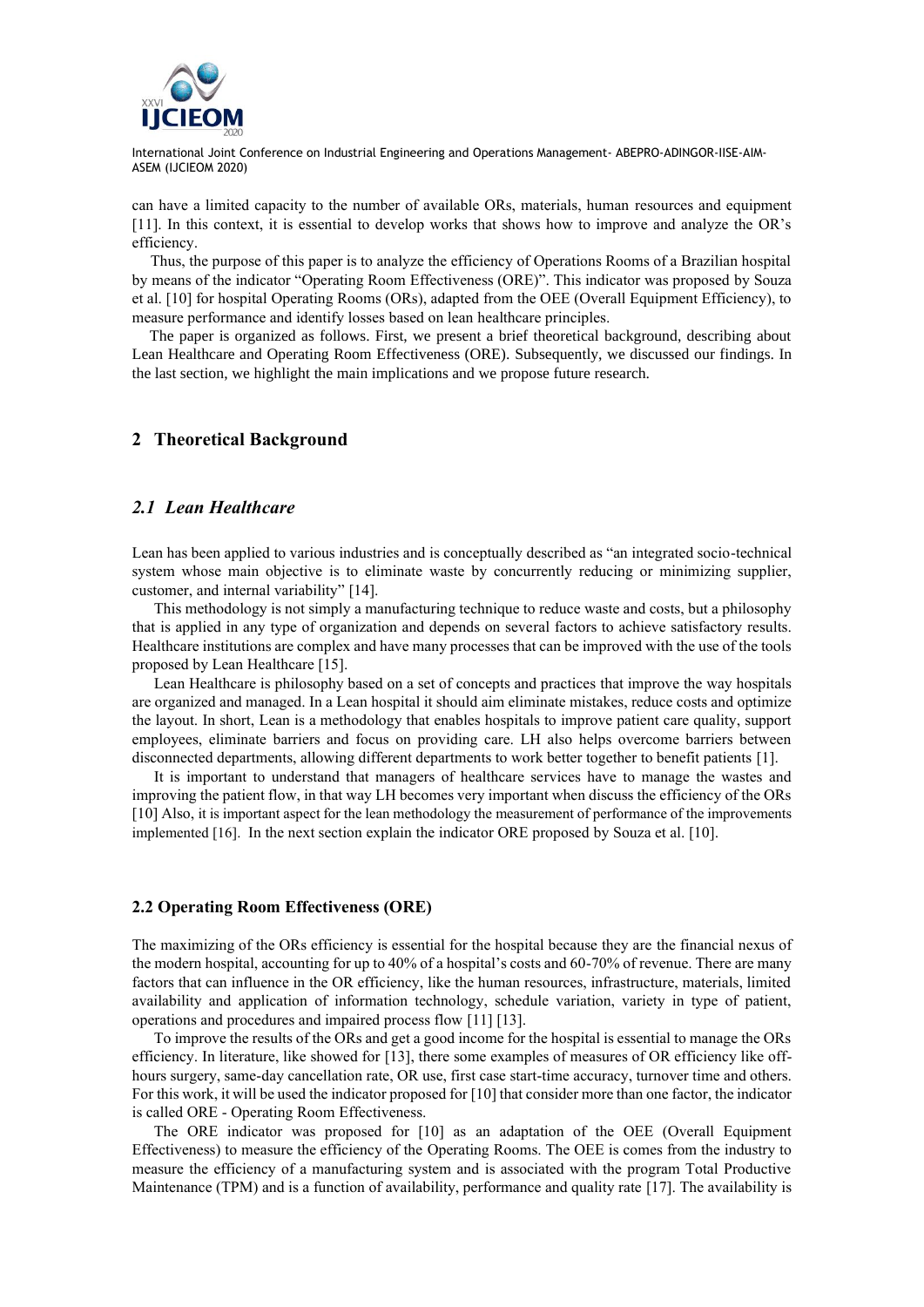

the is the ratio between the time of the equipment is actually available out of time that should be available, the performance is related with the proportion of the number of produced items in a given of time, and quality represent the rate of products within quality specifications out of total produced [18].

In [10] is highlighted that the main difference between these two indicators is because of the focus of ORE on the surgical flow and its specifics characteristics. In that way, the ORE proposed by the authors consider the same structure of the OEE: availability, performance and quality. Also, it is important to empathise that [10] inspired the ORE calculation from [19].

Thus, in the same way that the OEE the ORE can be obtained by the product of the Availability, Performance and Quality indicators or by the fraction between the measures: the Total Time of Added value (TTAV) and Total Time Available (TTA) measures. Each indicator, shown at the right, is a fraction of time, and the numerators are smaller than or equal to the denominator because the times corresponding to losses are taken from here [10]. As follows are presented the equations and description of them.

> *Availability = Total time scheduled (TTS)/Total time available (TTA) (1) Performance = Total time used (TTU)/ Total time scheduled (TTS) (2) Quality = Total time of added value (TTAV)/ Total time used (TTU) (3) ORE = Availability x Performance x Quality (4)*

The explanation about the variables of the ORE is presented by [10] such as availability, performance and quality. The availability is calculated according to the total time scheduled (TTS) in relation to the total time available (TTA), this being the time when there is staff, equipment and materials available defined by senior management. Between the TTA and the TTS there may be wastes, such as equipment failure, setups and idleness due to the non-scheduling of surgeries. After calculating availability, the performance fee must be calculated, being obtained by the fraction of the total time used (TTU) by the total time scheduled (TTS). In this perspective, three other losses can occur as small shutdowns, variation in the time of surgery and cancellations of patients. Thus, after calculating the performance, it is proposed to calculate the quality, as a result of dividing the total time of added value (TTAV) by the total time used (TTU), and surgical reinterventions due to previous error may appear as a loss. Thus, at the end of calculating Availability, Performance and Quality, the ORE result can be obtained by multiplying these three intermediate indicators.

In short, the indicator ORE proposed [10] is a combination of the performance measures related to the timing of ORs with an integrated analysis of efficiency, effectiveness and signaling the losses [10] Also, the authors point out that the benefits of applying this indicator of efficiency for surgical center are: prioritization in safety and value for the patient; focus on the productivity of ORs, pointing out the times of operations and waste, and consider the losses of a surgical center, providing a systematic concept of efficiency for hospital managers.

To exemplify the application of this indicator its important to present two applications of that. The first one it is a case [20] of pilot application of the ORE to measure the efficiency of a surgical center of a hospital located in the center-west of Brazil. This application was based on the first version [21] of the ORE proposal performed by [10]. In this case, the availability losses were stratified only based on the waiting time to start the first surgery, which from that point on was identified that this waiting time was related to the setup time, waiting for professionals and incorrect scheduling. The availability index obtained was 78.81%. Regarding performance, a 65.2% index was obtained, and the losses found were related to idle times related to cancellations and small stoppages related to problems in equipment and material supply, besides the variation in planned time. Finally, the quality indicator was also defined as 100%. Thus, the average ORE resulting from this study was 51.39%.

Besides proposing the indicator, the research [10] demonstrates the application in a surgical center of a large hospital located in southern Brazil. The application of the ORE in this case was based on data from 10 months of the afore mentioned surgical center considering 7 Operating Rooms and with an average of 600 surgeries performed per month. The first important data is that the average efficiency obtained in the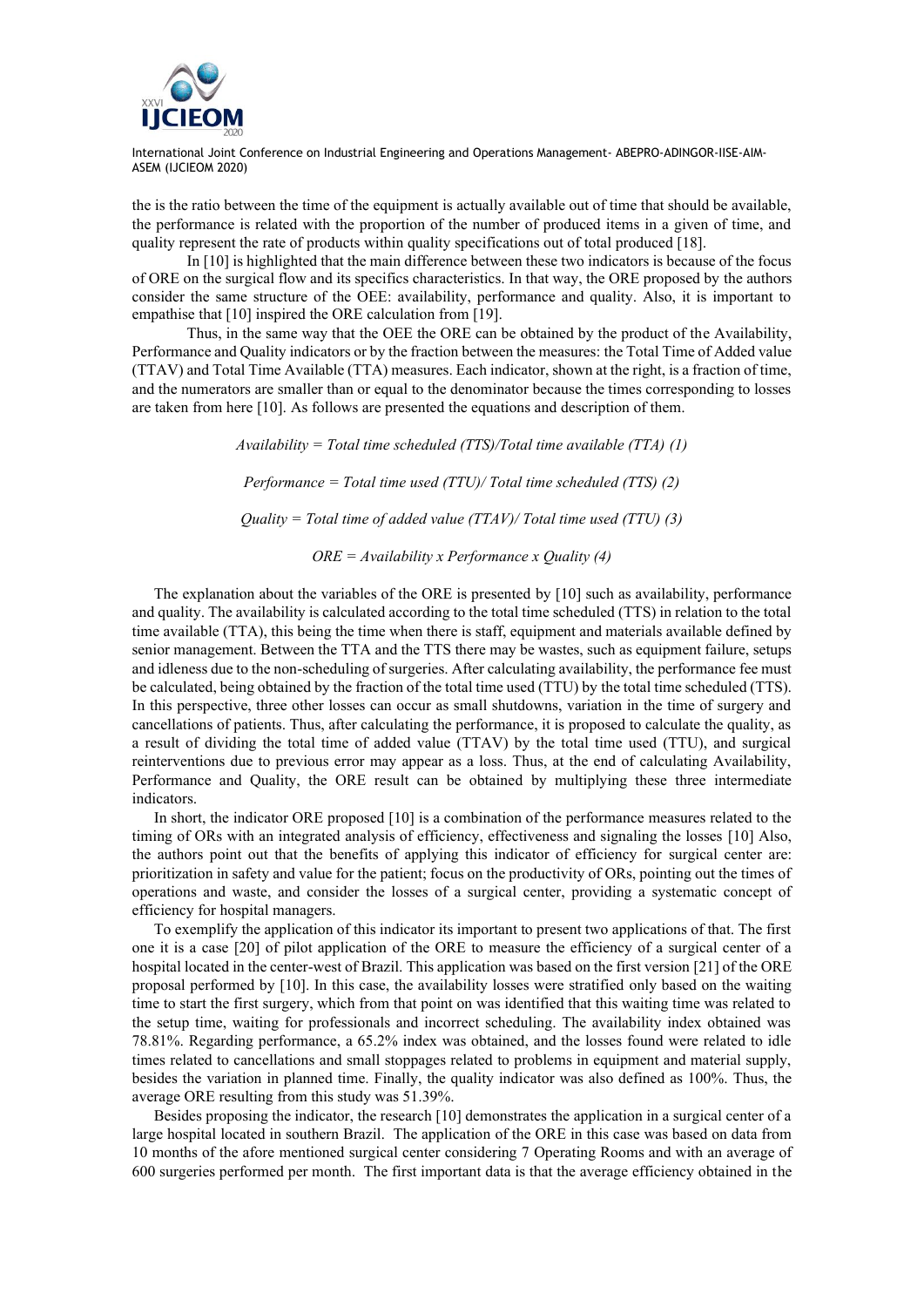

period of 57.3%, going from 51% (December) to 63% (May), and having one each to 53% in July. In this case it was presented that the losses related to availability were related to the setup time for cleaning and preparation of ORs and not scheduling surgery, obtaining the index of 72.6%. The losses due to performance were related to the cancellations of surgeries and the variability of surgical time, resulting in a performance index of 78.9%. Moreover, it is worth mentioning that this application did not consider the losses by quality due to the absence of consistent data on surgical reiterations or other technical data, so the quality index was considered as 100%. Thus, the next section is described the methodology used to conduct this work.

## **3 Methodology**

This is a case study carried out in a large general hospital based in Minas Gerais, Brazil. Such an organization has more than 100 years of history and performs highly complex procedures in its region, having applied a lean project over the past three years.

The project related to this article started in early 2019, with exploration and systematization of the ORE indicator, since it was not the hospital's reality to measure the data that make up this indicator, in addition to only using the Occupancy Rate as the main measurement. An internal team was selected by senior management in conjunction with external specialists in order to explore the efficiency of the surgical flow using the ORE indicator.

The ORE indicator was applied in the General Surgical Center unit, which contains 7 Operating Rooms. Their availability covers the period from 07:00 to 19:00. The schedule of surgeries covers the period from 07:30 to 19:00, except for availability for emergencies. The scheduling of surgeries is performed by the surgeon through a web scheduling system. The study and the actions worked focused on schedules from Monday to Friday, disregarding the operation of the surgical center on Saturdays, Sundays and holidays.

## **4 Application, analysis and discussion**

The indicator was measured according to the metrics existing in the theory and the data taken from the hospital's information system and worked on by the hospital's internal team. The monthly ORE values for the year 2019 are represented in Figure 1. The average efficiency for the year 2019 was 60% and the study unit performed, on average, 864 surgeries / month. The quarterly average is also shown in the graphical analysis and indicates growth during the project cycles.



**Fig. 1.** Operating Room Effectiveness - General Indicator 2019.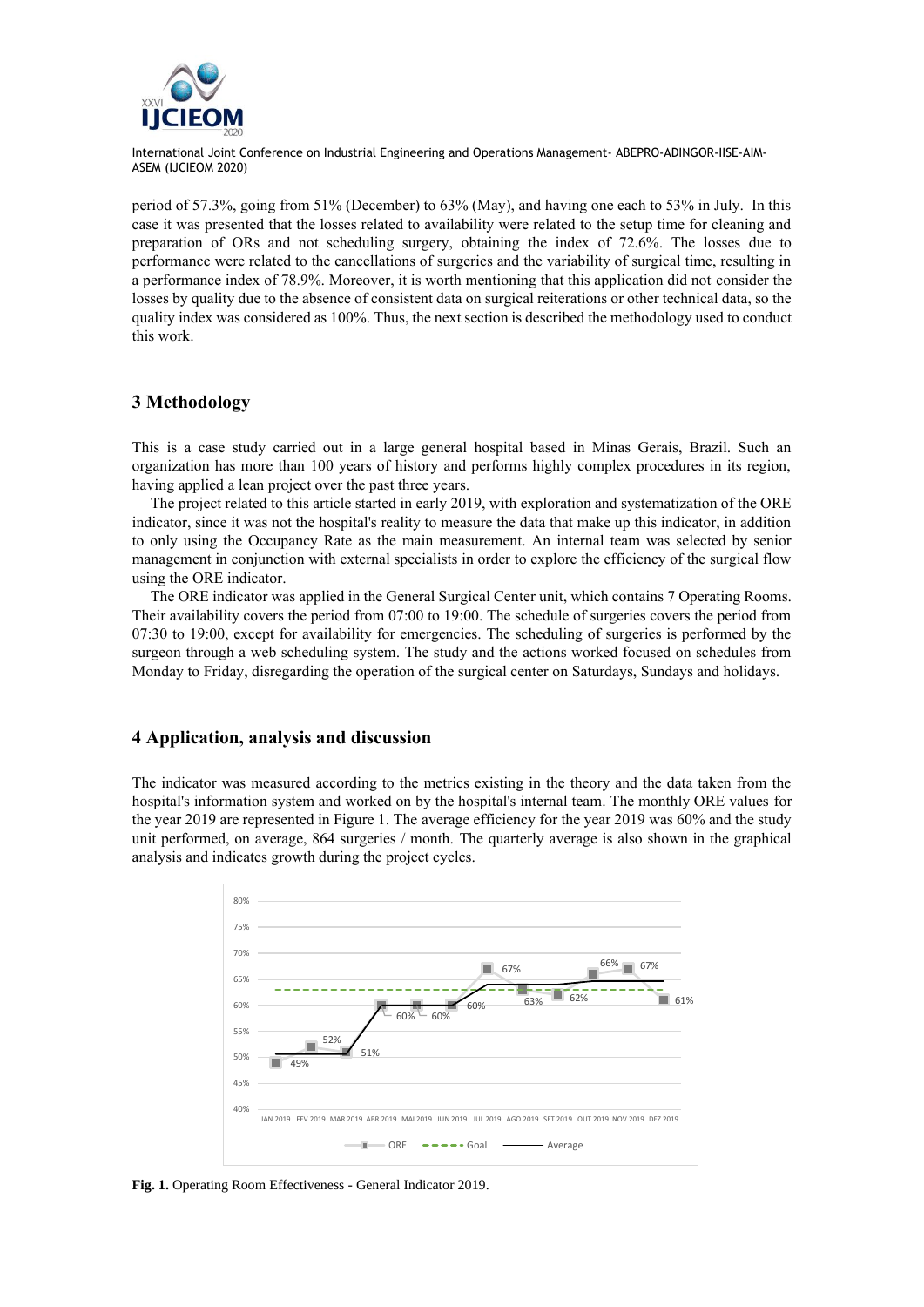

The detailed indicator and its recommended losses can be seen in Figure 2. It can be seen that, on average, one month at the Surgical Center of this hospital, results in a TTA of 1,729 hours; a TTS of 1,355 hours, with 156 hours being lost in non-scheduling and 218 hours in setup; a TTU of 1,045 hours being lost 310 hours in surgery cancellations; and a TTAV of 1,045 hours, because the management decided to start with the previous losses, considering that there is already a quality project together with international certifications focused on patient safety. Thus, the average Availability in 2019 was 78.4%, Performance 77.1% and Quality 100%, resulting in an average ORE of 60.4%.



**Fig. 2.** Operating Room Effectiveness - Detailed Indicator and Losses 2019.

It is visible that during the evolution of the project the average ORE increased according to the effort in countermeasures carried out by the internal team. These measures focus on scheduling, setup, cancellations, physical organization and material management.

Applications can be analysed in general, considering the indicator's calculation method, its results and the main suggestions for improvement found in previous studies [20] and [10] comparing with this current study according to Table 1.

|                         | [20]                       | [10]                       | <b>This Study</b>          |
|-------------------------|----------------------------|----------------------------|----------------------------|
| <b>Availability</b>     | 78.8%                      | 72.6%                      | 78.4%                      |
| Performance             | 65.2%                      | 78.9%                      | 77.1%                      |
| <b>Ouality</b>          | 100.0%                     | 100.0%                     | 100.0%                     |
| <b>ORE</b>              | 51.4%                      | 57.3%                      | 60.4%                      |
| <b>Key Improvements</b> | Cancellations<br>$\bullet$ | Cancellations<br>$\bullet$ | Cancellations<br>$\bullet$ |
|                         | Waiting time<br>٠          | Scheduling<br>$\bullet$    | Materials Management<br>٠  |
|                         |                            | Setup<br>$\bullet$         | Physical organization<br>٠ |
|                         |                            |                            | Scheduling<br>$\bullet$    |
|                         |                            |                            | Setup<br>٠                 |
|                         |                            |                            | Waiting time               |

**Table 1.** Comparison between ORE studies.

The studies complement each other and indicate that surgical centers of this size in Brazil can be between 50% and 60% of their efficiency according to the ORE indicator. And that the effective improvements must be concentrated in relation to the losses pointed out by the indicator. This study, by graph 1, shows the evolution of efficiency for three different periods, which can be presented as an evolution between the two previous studies [20] and [10], considering that more implementations with a focus on losses will generate an increase of efficiency in Operating Rooms.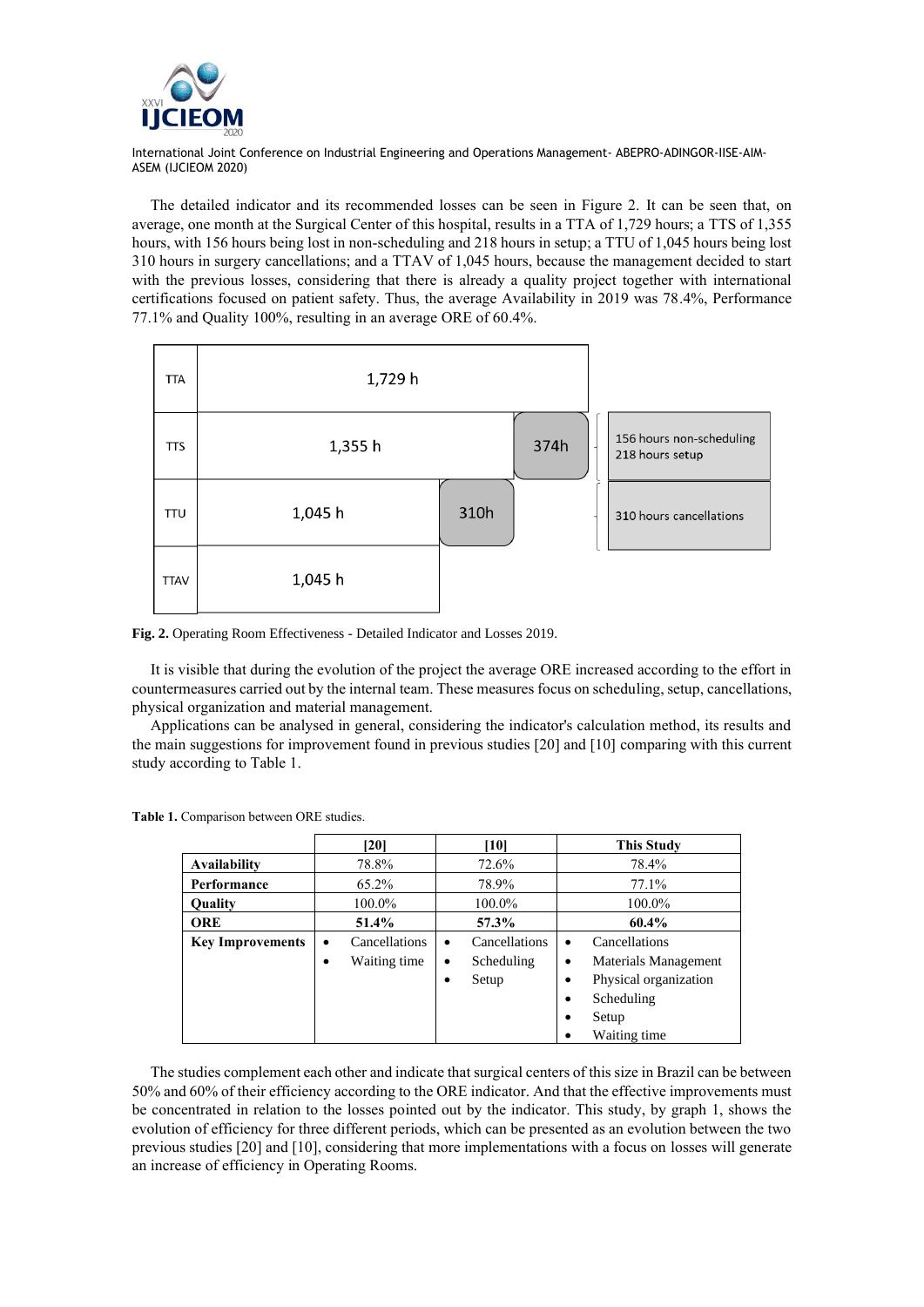

# **5 Final considerations**

The ORE indicator can serve as a great ally of managers and researchers working in the surgery production system. This study focused on the application of such indicator for one year in the flow of elective and emergency surgeries and found as a result an Availability of 78.4%, Performance of 77.1%, and Quality of 100.0% resulting in an ORE indicator of 60.4% as the year average. The evolution of OR efficiency is evident as the hospital team implements improvements with a focus on mitigating losses such as nonscheduling, cancellations, setup, as well as important flow operations such as scheduling, physical organization, material management, etc. A comparison with previous studies and this one, in three different hospitals, shows that they are between 50% and 60% of their efficiency according to the ORE, however, new studies must be carried out to confirm this conclusion statistically. It is suggested the application of ORE in other hospitals of the same size in Brazil and in other countries considering the existing losses and the main actions to intervene in increasing efficiency, in addition to studies between the ORE and the endto-end value flow of patients surgical.

# **References**

- 1. Graban, M. Lean Hospitals: improving Quality, Patient Safety, and Employee Satisfaction, CRC Press. (2009).
- 2. Al-Balushi, S., Sohal, A.S., Singh, P.J., Al Hajri, A., Al Farsi, Y.M., Al Abri, R. Readiness factors for lean implementation in healthcare settings – a literature review. Journal of Health Organization and Management, Vol. 28 Iss 2 pp. 135 – 153 (2014).
- 3. McIntosh, B., Sheppy, B., Cohen I.Illusion or delusion Lean management in the health sector, International Journal of Health Care Quality Assurance, Vol. 27 Issue: 6, pp.482-492, (2014).
- 4. Tlapa, D, Zepeda-Lugo ,C.A, Tortorella, G.L., Baez-Lopez, Y.A., Limon-Romero, J., Alvarado-Iniesta, A., et al. Effects of Lean Healthcare on Patient Flow: A Systematic Review. Value Health, Vol. 23(2):260–73 (2020).
- 5. Daultani Y, Chaudhuri, A., Kumar S. A Decade of Lean in Healthcare: Current State and Future Directions. Global Business Review (2015).
- 6. Martin, L.D., Rampersad, S.E., Low, D. K-W., Reed, M. A. Process improvement in the Operating Room using Toyota (Lean) methods. Colombian Journal of Anesthesiology. Vol 42(3):220–8. (2014).
- 7. J.P. Womack, D.T. Jones, and D. Ross, The Machine that Changed the World, Rawson Associates, New York, 1990, 323 PP. (1990).
- 8. Souza. L. B. Trends and approaches in lean healthcare. Leadership in Health Services. v. 22, n. 2, p. 121- 139. (2009).
- 9. Costa, L. B. M., Godinho Filho, M. Lean healthcare: review, classification and analysis of literature, Production Planning & Control. (2016).
- 10. Souza, T.A., Roehe Vaccaro, G.L. and Lima, R.M. Operating Room effectiveness: a lean health-care performance indicator. International Journal of Lean Six Sigma, Vol. ahead-of-print No. ahead-of-print. [https://doi.org/10.1108/IJLSS-12-2017-0141.](https://doi.org/10.1108/IJLSS-12-2017-0141) (2020).
- 11. Cima, R.R., Brown, M.J., Hebl, J.R., Moore, R., Rogers, J.C., Kollengode, A. and Team, S.P.I. Use of lean and six sigma methodology to improve Operating Room efficiency in a high-volume zertiary-care academic medical center", Journal of the American College of Surgeons, Vol. 213 No. 1, pp. 83-92. (2011).
- 12. Demeulemeester, E., Beliën, J., Cardoen, B. and Samudra, M. Operating Room planning and scheduling", in Denton, B.T. (Ed.), Handbook of Healthcare Operations Management, Springer, New York, NY, pp. 121-152. (2013).
- 13. Rothstein DH, Raval M V. Operating Room efficiency. Seminars Pediatric Surgery. Vol. 27(2):79–85, (2018).
- 14. Shah, R.; Ward, P. T. Lean manufacturing: context, practice bundles, and performance. Journal of Operations Management, n. 21 p. 129–149, (2003).
- 15. Womack JP. Going lean in healthcare. Cambridge: Institute for Healthcare Improvement; (Innovation Series). (2005).
- 16. Radnor, Z. J., Holweg, M., Waring, J. Lean in healthcare: The unfilled promise? Social Science & Medicine, 74(3), 364-371.. (2012).
- 17. Blanchard, B. An enhanced approach for implementing total productive maintenance in the manufacturing environment. Journal of Quality in Maintenance Engineering, 3 (2), pp.69-80. (1997).